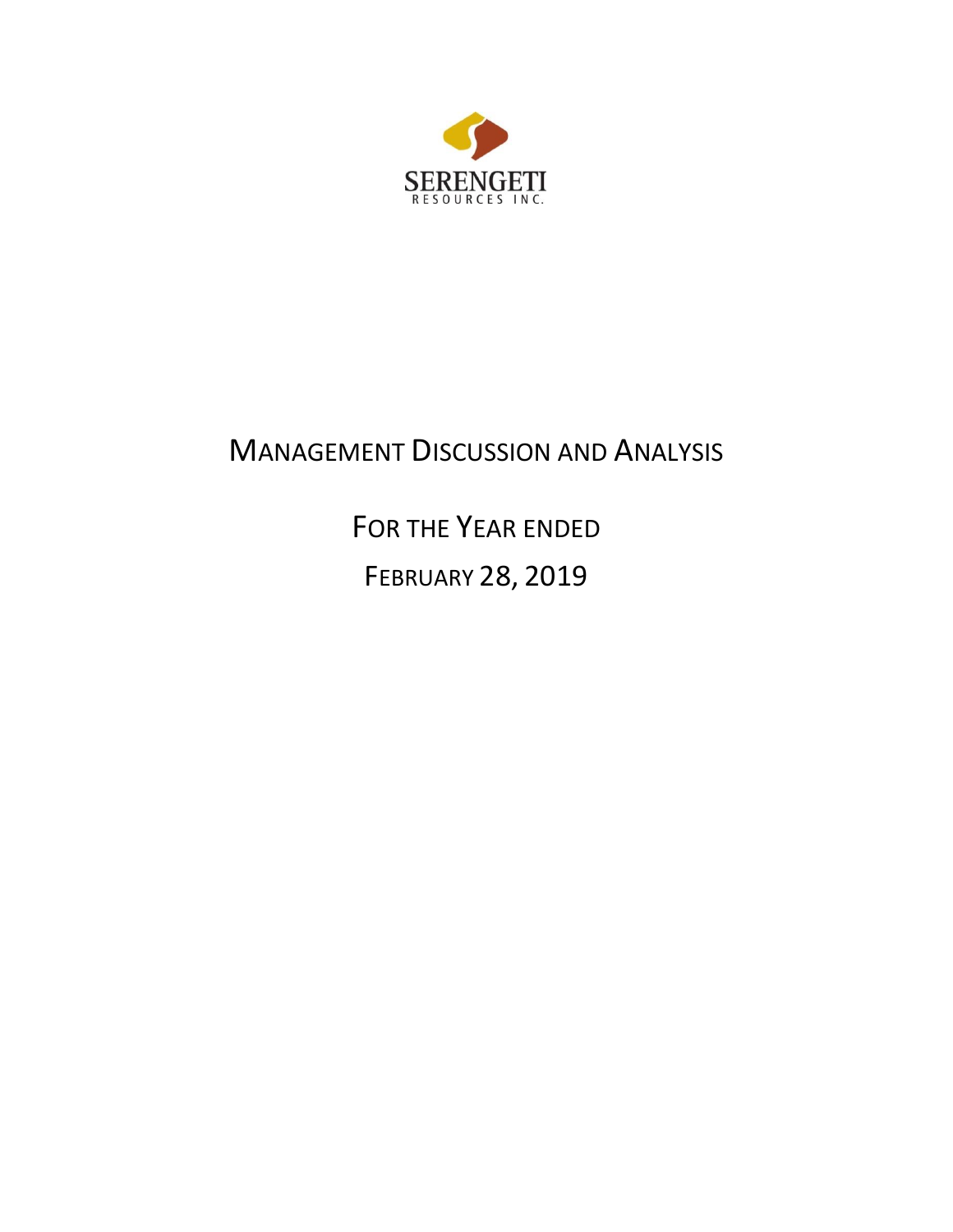# **INTRODUCTORY COMMENT**

Serengeti Resources Inc. is a junior mineral exploration company listed on the TSX Venture Exchange under the trading symbol "SIR". The Company's exploration strategy emphasizes copper-gold projects in the Quesnel Trough and Stikine Arch areas of British Columbia, including the advancement of Kwanika – its principal resources-stage property. This Management Discussion and Analysis ("MD&A") is dated June 27, 2019 and discloses specified information up to that date. Serengeti is classified as a "venture issuer" for the purposes of National Instrument 51-102. This MD&A should be read in conjunction with the Company's financial statements which are prepared in accordance with International Financial Reporting Standards as issued by the IASB.

Throughout this report we refer from time to time to "Serengeti", "the Company", "we", "us", "our" or "its". All these terms are used in respect of Serengeti Resources Inc. which is the reporting issuer in this document. *We recommend that readers consult the "Cautionary Statements" on the last page of this report.*

During the year ended February 28, 2019, Serengeti had two principal areas of focus: advancement of its flagship Kwanika copper-gold resource-stage project located in British Columbia and maintenance of its extensive portfolio of properties in the Quesnel Trough of British Columbia.

# **MAJOR OPERATING MILESTONES**

# **Joint Venture – Kwanika Copper Company**

On November 24, 2017, Serengeti completed a transaction whereby Serengeti, POSCO DAEWOO International (formerly POSCO DAEWOO Corporation) ("PDI") and Kwanika Copper Company ("KCC") (formerly known as Daewoo Minerals Canada Company) signed a definitive joint venture agreement (the "JVA") for the exploration and development of the Kwanika property (the "Project"). Pursuant to the JVA, the respective interests of Serengeti and PDI in the Project have been transferred to KCC, which will serve as the vehicle for the joint venture.

Key terms of the JVA and KCC structure include the following:

- PDI has contributed a total of \$8.2 million in cash and holds 8,200,000 million common shares of KCC (representing 35% of the total issued shares of KCC).
- Serengeti has contributed the Kwanika property, in exchange for 15,228,571 common shares of KCC (representing 65% of the total issued shares of KCC).
- Serengeti retains operatorship of the Project and was immediately entitled to receive a \$700,000 operator's fee as the first disbursement from the Project funding.
- The Board of Directors of KCC consists of five individuals, three appointed by Serengeti and two appointed by PDI.

# **Kwanika Project Activity**

A Preliminary Economic Assessment (PEA) was completed by Moose Mountain Technical Services on April 3, 2017 and an independent NI 43-101 compliant Technical Report was posted on SEDAR on April 28, 2017. The PEA evaluated a 15,000 tonne per day combined open pit and underground mining operation, centered on the highest grade portion of the Central and South Zones on the Kwanika property.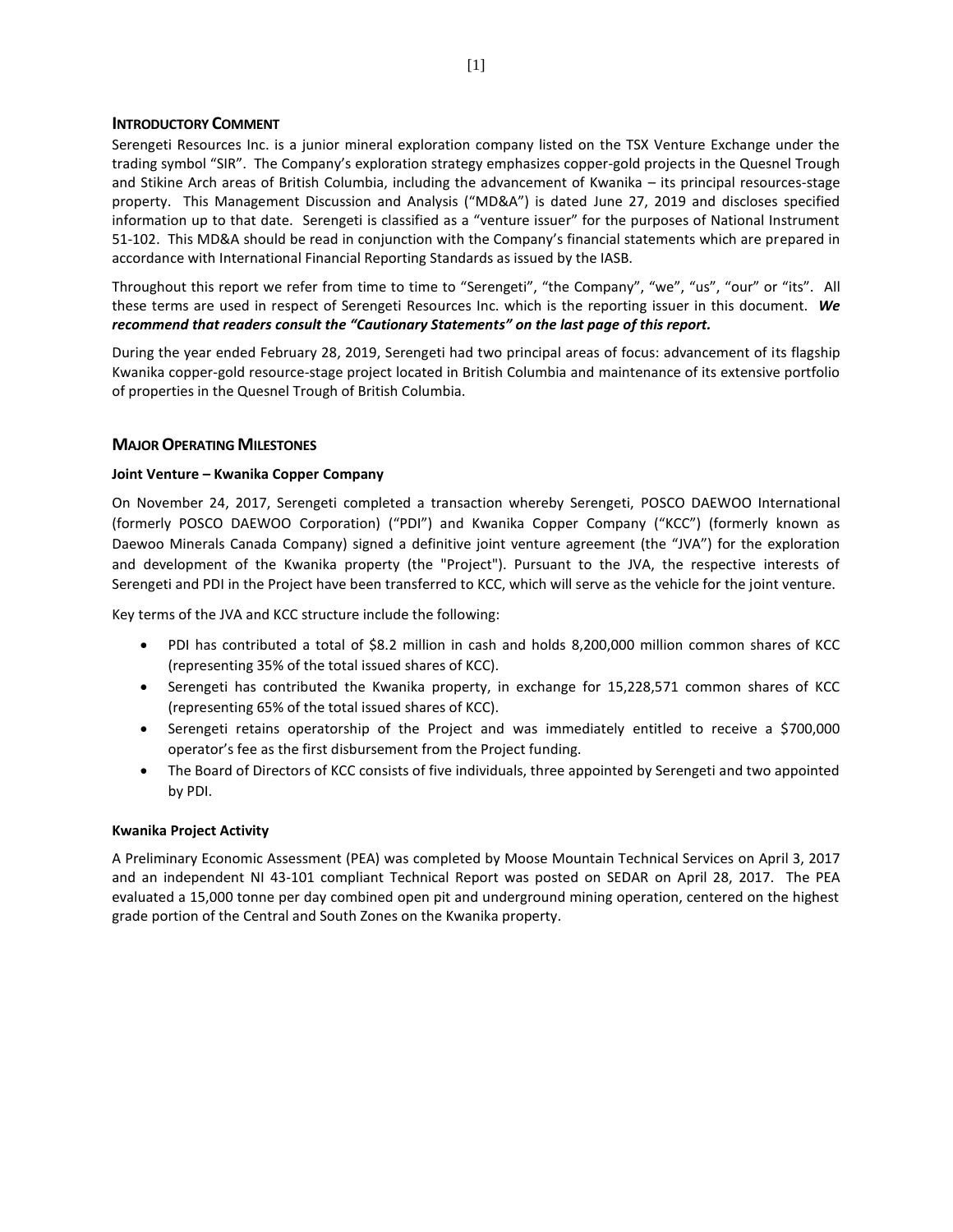| <b>RWAILING Project PEA (2017) Production Statistics</b> |    |              |                      |            |  |  |
|----------------------------------------------------------|----|--------------|----------------------|------------|--|--|
| Category                                                 |    | <b>Units</b> | <b>First 8 Years</b> | <b>LOM</b> |  |  |
| <b>Tonnes Milled</b>                                     |    | Kt           | 43,201               | 78,855     |  |  |
| Average Grade                                            | Cu | $\%$         | 0.466                | 0.381      |  |  |
|                                                          | Au | g/t          | 0.539                | 0.357      |  |  |
|                                                          | Ag | g/t          | 1.391                | 1.398      |  |  |
| <b>Metal Production</b>                                  | Cu | M lbs        | 403.462              | 600.635    |  |  |
|                                                          | Au | Moz          | 0.561                | 0.673      |  |  |
|                                                          | Ag | Moz          | 1.449                | 2.659      |  |  |
| Throughput                                               |    | tpd          | 15,000               |            |  |  |
| Mine Life                                                |    | <b>Yrs</b>   | 15                   |            |  |  |
| Net Cash Cost of Production<br>(C1)* per lb Cu           |    | US\$         | \$0.70               | \$1.20     |  |  |

A summary of the results of the project evaluated in the PEA is as follows:

**Kwanika Project PEA (2017) Production Statistics**

*\* Net Direct Cash Cost (C1) is an industry standard measure that represents the cash cost incurred at each processing stage, from mining through to recoverable metal delivered to market, less net by-product credits.* 

*Direct Cash Costs cover: Mining, ore freight and milling costs; Mine-site administration and general expenses; Concentrate freight, smelting and smelter general and administrative costs; Marketing costs (freight and selling).*

| <b>Commodity Prices Assumed</b>               | US \$2.90/lb Cu<br>\$1270/oz Au<br>\$19.00 / oz Ag |  |  |  |  |
|-----------------------------------------------|----------------------------------------------------|--|--|--|--|
| US\$/CDN\$                                    | 0.77                                               |  |  |  |  |
| <b>Initial CapEx</b>                          | CDN \$476 million                                  |  |  |  |  |
| <b>LOM Sustaining Capital</b>                 | CDN \$37 million                                   |  |  |  |  |
| <b>Cumulative Cash Flow (pretax/aftertax)</b> | CDN \$710 million / \$475 million                  |  |  |  |  |
| NPV at 5% (pretax/aftertax)                   | CDN \$411 million / \$255 million                  |  |  |  |  |
| NPV at 7% (pretax/aftertax)                   | CDN \$324 million / \$191 million                  |  |  |  |  |
| NPV at 8% (pretax/aftertax)                   | CDN \$286 million / \$163 million                  |  |  |  |  |
| NPV at 10% (pretax/aftertax)                  | CDN \$220 million / \$114 million                  |  |  |  |  |
| IRR (pretax/aftertax)                         | 21.1%/16.6%                                        |  |  |  |  |
| Payback (pretax/aftertax)                     | $3.7/4.0$ years                                    |  |  |  |  |

# **2017 Project Base Case Economics:**

The PEA recommended advancing the project to a higher level of study leading to a Pre-Feasibility Study ("PFS") and eventually to a Feasibility Study. The immediate work will require field work and data gathering for Pre-Feasibility engineering and baseline environmental studies in preparation for consultation with First Nations, sustainability discussions with local stakeholders and preparations for permit applications with regulators. This will include additional drilling to improve the modelled resource classification, geotechnical drilling, starting long duration waste rock characterization studies, and background environmental field surveys.

The cost of this recommended program over a two-year time frame has been estimated at \$6,985,000 and KCC is, at the date of writing, proceeding with the advancement of a PFS for the project. On May 17, 2018, KCC and the Company announced that Merit Consultants International had been selected to lead a consortium of geotechnical, environmental, metallurgical, resource, open pit and underground mining, tailings/waste/water management, hydrology and hydrogeology specialized consultants in the conduct of the PFS which is estimated to be completed in mid-2019.

On May 29, 2018, KCC announced that it had signed an exploration agreement with Takla Lake First Nation providing for communication protocols and mutually beneficial collaboration between KCC and Takla, thereby providing certainty to the Company as the Kwanika project advances through pre-feasibility.

On June 28, 2018, the Company announced that KCC had mobilized two diamond drills and technical crews to the Kwanika Copper Gold Project as part of the ongoing completion of the partner- funded PFS, expected in mid-2019.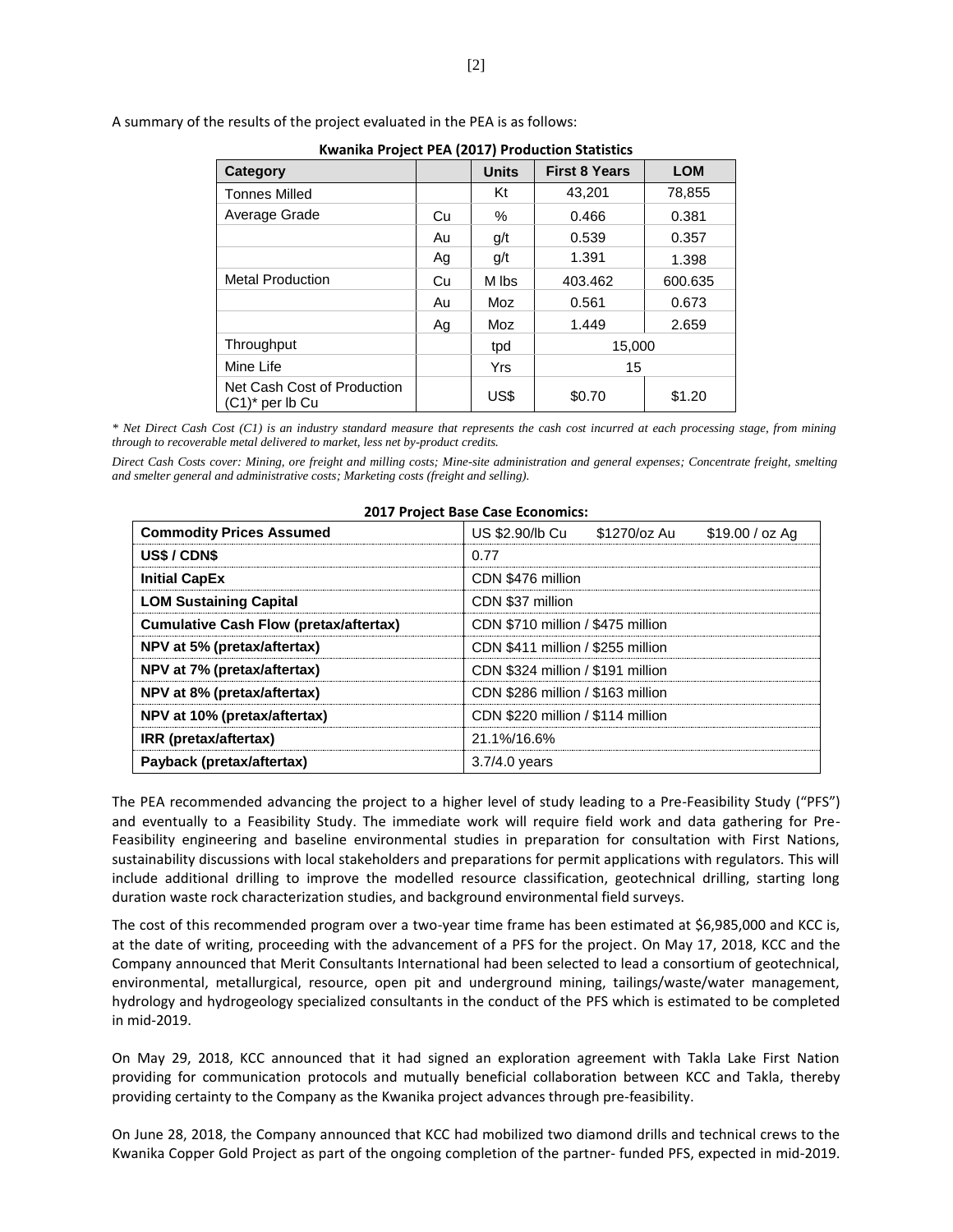Approximately 8,000 meters of drilling was planned, including 6,600 meters in twelve holes in support of detailed open-pit and underground engineering design and resource upgrade drilling for the Central Zone, as well as deepening prior drill hole K-16-179.

The main objectives of the PFS are to:

- Develop a new strategic mine plan to improve upon previous PEA economics, focusing on the highest grade/highest margin options;
- Seek to reduce, defer or stage, project capital expenditures;
- Improve the geological interpretation, and by extension, the geological model that forms the basis for a new resource estimate for the project;
- Seek to improve the grade and expand the tonnage of the existing mineral resource to enhance potential feed grades to both the open pit and underground block cave in a revised mine plan;
- Improve the technical and economic mine designs to a PFS level of accuracy, particularly for the open pit and underground mine plans, metallurgy and process design, and infrastructure engineering with geotechnical and metallurgical drilling, sampling and testing;
- Identify any key environmental concerns including potentially acid generating rock units and sensitive ecological areas;
- Identify sites for key mine and plant installations such as the underground portal, plant, tailings and waste rock;
- Develop a plan for surface water management, access routes and other facilities including power supply;
- Engage with local communities including the Takla Nation to address concerns and ensure their continued involvement with and support for the project;
- Identify and address any potential flaws and project risks in order to mitigate these with engineering solutions;
- Develop, to a PFS level, project mine scheduling, capital and operating expenses and an optimized project revenue/cost model and determine the project economics.

All of the relevant independent qualified persons completed their site visits, site reconnaissance and mapping along with initial baseline sampling by the environmental team during the 2018 field season. Surface and subsurface -geotechnical investigations, focusing on soil conditions at various sites were also completed on selected waste rock and tailings storage alternatives.

The key items being addressed in the PFS, with comments on their current status, are summarized below.

1) Revise the resource estimate and investigate geotechnical, groundwater and geochemical conditions.

KCC completed 7,411m of core drilling in 21 holes in September 2018. The drilling program was designed to support detailed mine design and resource upgrade drilling and results have been published (see news releases dated October 18, November 13, and December 5, 2018). The new drill hole assays were incorporated into a revised resource estimate and geological model, both of which are key inputs for the open pit and underground block cave design. KCC announced the results of this resource update in a news release on March 3, 2019 and on April 18, 2019 published the results in an updated 43-101 Technical Report. Hydrogeological, geotechnical and geochemical data sets gathered during the 2018 program are also being incorporated into the PFS mine design.

2) Metallurgical testing and process design.

Metallurgical test work continues, with the initial locked cycle results published in a news release dated May 15, 2019. These and the balance of the test results will be used as a key input to process design, mill flow sheet, and cash flow modelling, which results will be released in the PFS scheduled for completion in Q3, 2019.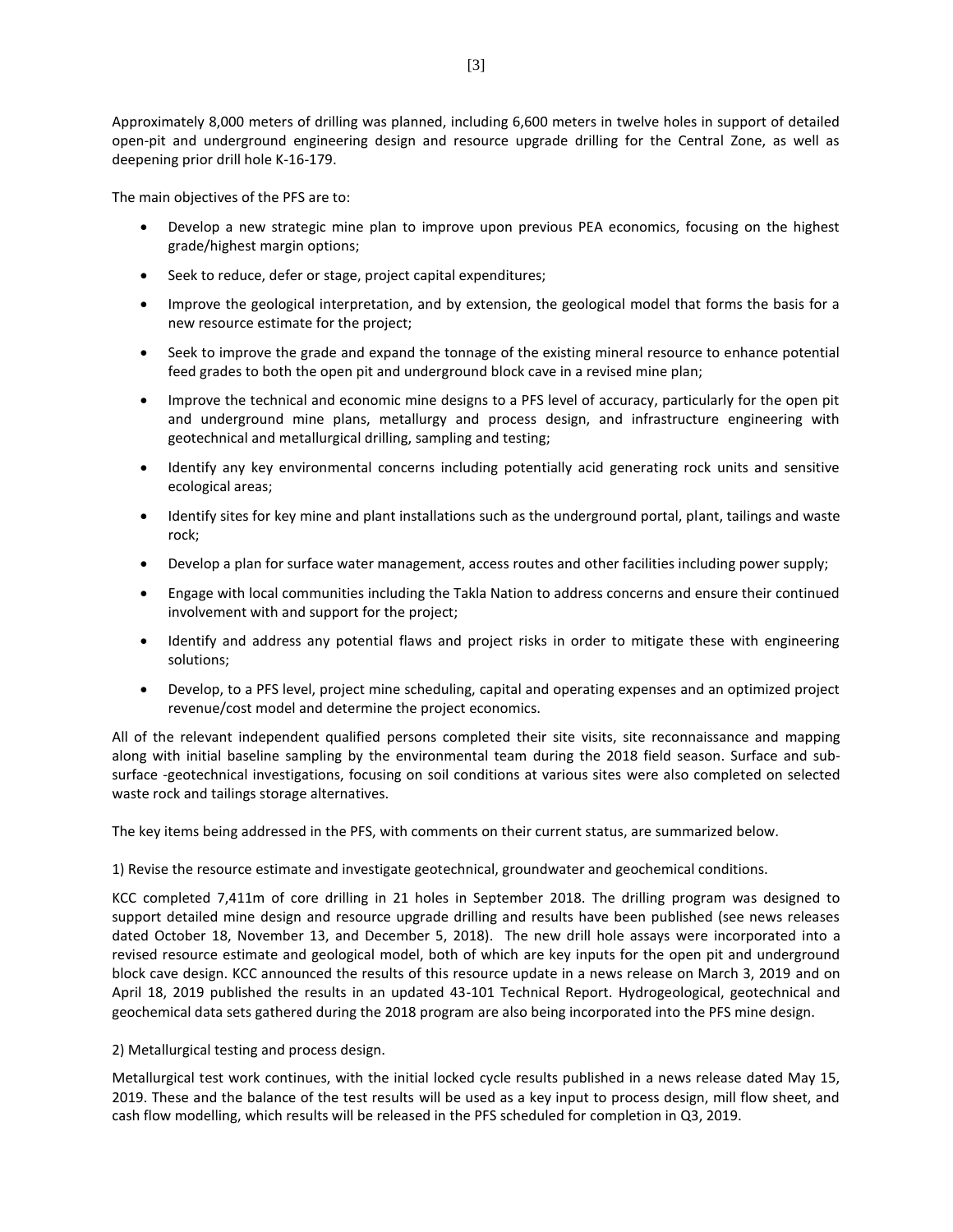# 3) Open pit and underground mine design

Open pit and underground mine design are well advanced at date of writing and on track for incorporation into the PFS. design work for the Central Zone which will utilise the revised resource estimate and block model. Mine planning includes identification of the preferred alternatives for pit size and depth, underground mine layout including portal location, plant site, preferred alternatives for mine rock waste sites for potentially-acid generating and non-acid generating rock as well as tailings storage facility. These concepts are being incorporated

# 4) Tailings, waste and water management

During the 2018 drilling program, targeted geotechnical, geochemical and geophysical programs were completed in order to gather the information required to develop a list of potential tailings, waste and water management solutions which are being refined in the PFS. Background work for alternative tailings, waste and water management methods, processes and sites are has been completed as has initial consultation with First Nations and stakeholders in order to include and address local concerns.

# 5) Project infrastructure

An evaluation of infrastructure requirements is underway by the Study's infrastructure engineering team based on 2018 field observations and a review of current and historical databases. Conceptual designs for the electrical transmission line and availability of electricity to the project are currently in progress, which involves consultation with BC Hydro and others. The preferred access road route has been identified as having the necessary upgrades.

# 6) Environmental benchmarking

KCC is working on a number of fronts in order to understand the existing environmental and socio-economic conditions in the area around the Kwanika project. Beginning in the Spring of 2018, environmental baseline studies were initiated which includeed gathering detailed hydrological and hydro geochemical data from local streams, installation of a meteorological station for year-round data capture, ecological and wildlife studies, and a study of local soil conditions. Surface hydrology and water quality as well as meteorological and selected fish studies will continue through the open water season during 2019.

# 7) Socioeconomics and First Nations

The Takla Nation worked alongside KCC to oversee the environmental conduct of the 2018 field program and manage aspects of, and deliverables for, environmental field-testing programs. KCC is committed to maintaining a strong relationship with the Takla Nation, in part governed by the exploration agreement, but also building on the positive relationship that has existed since the initial discovery at Kwanika more than ten years ago. KCC is committed to maintaining this supportive relationship as the project advances.

# 8) Summary

The final deliverable, scheduled for delivery in Q3 2019, will be a NI-43-101 PFS-level mine design, reserve and resource statement with associated documentation, all included in a summary technical report.

# **Other Projects**

On March 4, 2018, Serengeti announced an option agreement to acquire a 100% interest in the Atty property from Finlay Minerals Ltd. and a similar interest in the adjacent ATG property from Electrum Resource Corp. ("Electrum"). Combined with the Company's UDS property, Serengeti now controls 6800 Ha of highly prospective ground immediately adjacent to the Kemess mining district.

On August 9, 2018 the Company announced that it had begun a field program on the Atty optioned property located adjacent to the Kemess Mine and on September 24, 2018 reported the results of that program the principal finding of which was the identification of a high priority drill target known as the Kemess East Offset target.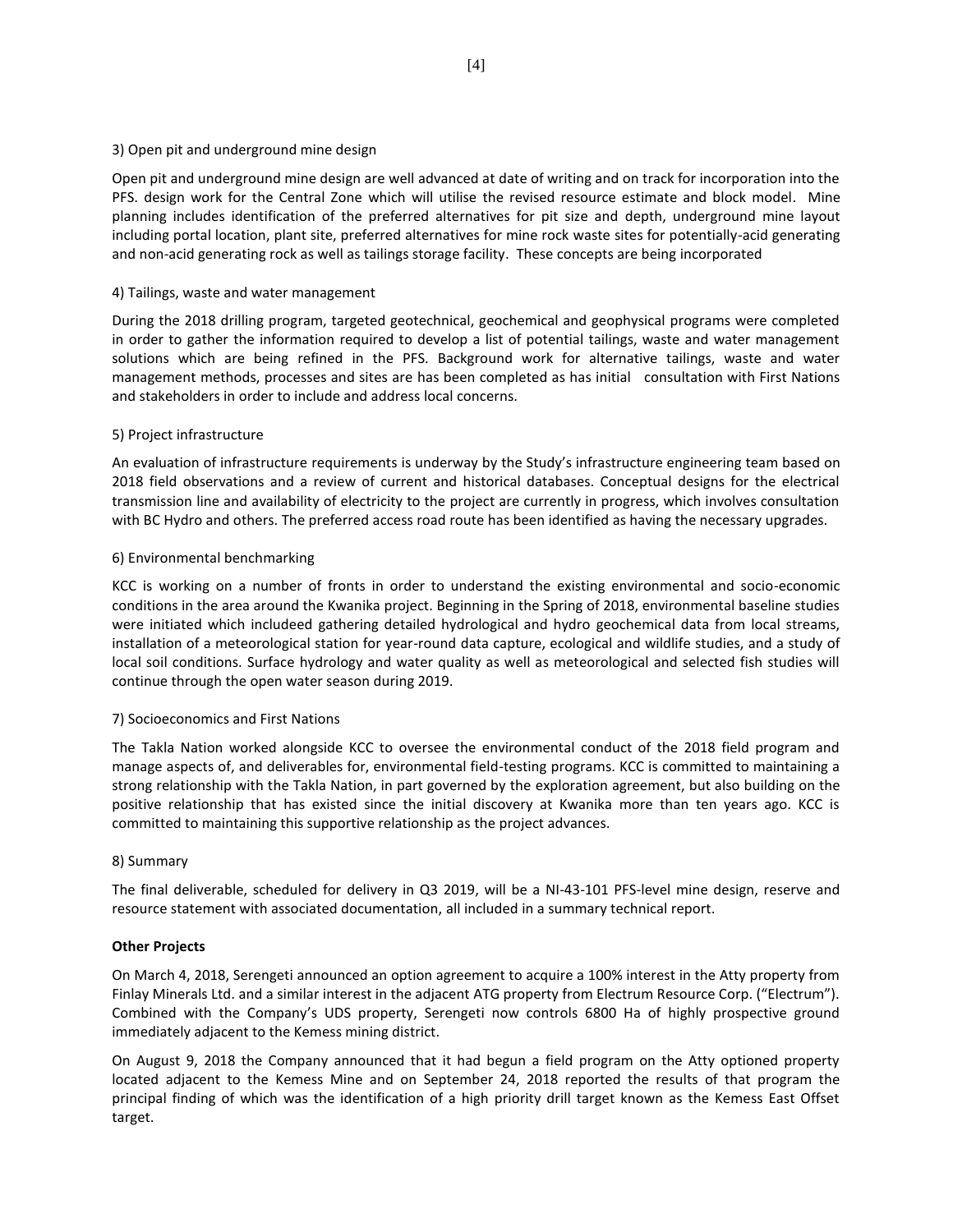On September 27, 2018, Serengeti announced the results of a geophysical program conducted on the Croy Bloom property, the principal finding of which was the identification of a strong induced polarization anomaly lying below the limits of prior drilling on the Soup Ridge portion of the property, which holes encountered encouraging values of copper and gold; the new target is a high priority for future drill testing. During the period ended November 30, 2018, the Company acquired net smelter return royalties of 0.75% on each of the Thor Marmot and Deer Lake Properties located in the Kemess and Kamloops Mining Districts from Electrum as well as a payment of \$10,000 in exchange for Portable Assessment Credits that the Company transferred to Electrum to enable Electrum to advance the legacy claims on both properties for the maximum allowable five-year period.

On November 29, 2018 Serengeti reported the results from the summer's exploration on eight individual early stage properties known as Search III Project. Encouraging results were reported from three of these including a particularly high-grade copper-silver mineralized occurrence located on the Arjay property.

Serengeti also holds a 100% interest in twelve properties and an approximately 56.3% interest in one additional property in joint venture partnership with Fjordland Exploration Inc. All properties are located in the Quesnel Trough of British Columbia. The Quesnel Trough is host to the Kemess, Mt. Milligan, Mt. Polley, New Afton, and Copper Mountain porphyry copper-gold deposits. Details of Serengeti's property portfolio in BC can be found on the Company's website at [www.serengetiresources.com.](http://www.serengetiresources.com/)

| Financial year ended:                    | February 28, 2019 | February 28, 2018 | February 28, 2017 |  |
|------------------------------------------|-------------------|-------------------|-------------------|--|
| Total revenues                           | Nil               | Nil               | Nil               |  |
| Net Income (loss) $1$                    |                   |                   |                   |  |
| In Total                                 | 171,749           | (3, 185, 601)     | (894, 424)        |  |
| Per share <sup>2</sup>                   | (0.01)            | (0.04)            | (0.01)            |  |
| Comprehensive Income (loss) <sup>1</sup> |                   |                   |                   |  |
| In Total                                 | 171,749           | (3, 185, 601)     | (894, 424)        |  |
| Per share <sup>2</sup>                   | 0.00              | (0.04)            | (0.01)            |  |
| Total assets                             | 18,806,757        | 18,286,950        | 19,539,905        |  |
| Total long term financial liabilities    | Nil               | Nil               | Nil               |  |

**SELECTED ANNUAL INFORMATION – PREPARED UNDER IFRS AND PRESENTED IN CANADIAN DOLLARS**

No dividends were declared or paid nor are any contemplated

Note 1 - The net income and the comprehensive income for the financial year ended February 28, 2019 includes \$159,835 (2018 - \$2,435,789; 2017-\$83,491) in exploration costs written down.

Note 2 - Fully diluted per share amounts are not shown as the effect is anti-dilutive.

# **LIQUIDITY AND CAPITAL RESOURCES**

As at February 28, 2019, the Company had current assets of \$1,502,691 and current liabilities of \$177,023 compared to current assets of \$1,074,792 and current liabilities of \$759,212 as at February 28, 2018. Working capital was \$1,325,668 at February 28, 2019 compared to \$315,580 at February 28, 2018.

Equity at February 28, 2019 was \$18,629,734 compared to \$17,527,738 as at February 28, 2018.

The Company has no material liabilities, other than short term liabilities incurred in the normal monthly activities of exploration and administration.

In May 2019, the Company completed a non-brokered private placement financing, issuing 4,850,000 flow through common shares at a price of \$0.30 per share for gross proceeds of \$1,455,000.

During May and June 2018, Company carried out a warrant exercise incentive program (the "Incentive Program") designed to encourage the early exercise of up to 3,306,000 of its outstanding unlisted warrants (the "Warrants"). The Warrants, exercisable at a price of \$0.15 per common share until August 5, 2018, were originally issued by the Company as part of a unit private placement financing which closed on August 5, 2016. Pursuant to the Incentive Program, the Company offered an inducement to each Warrant holder that exercised their Warrants during a 20 calendar-day early exercise period, by the issuance of one additional share purchase warrant for each warrant early exercised. Each new warrant (the "Incentive Warrant") entitled the holder to purchase one additional common share of the Company for a period of 18 months from the date of issuance of such Incentive Warrant, at a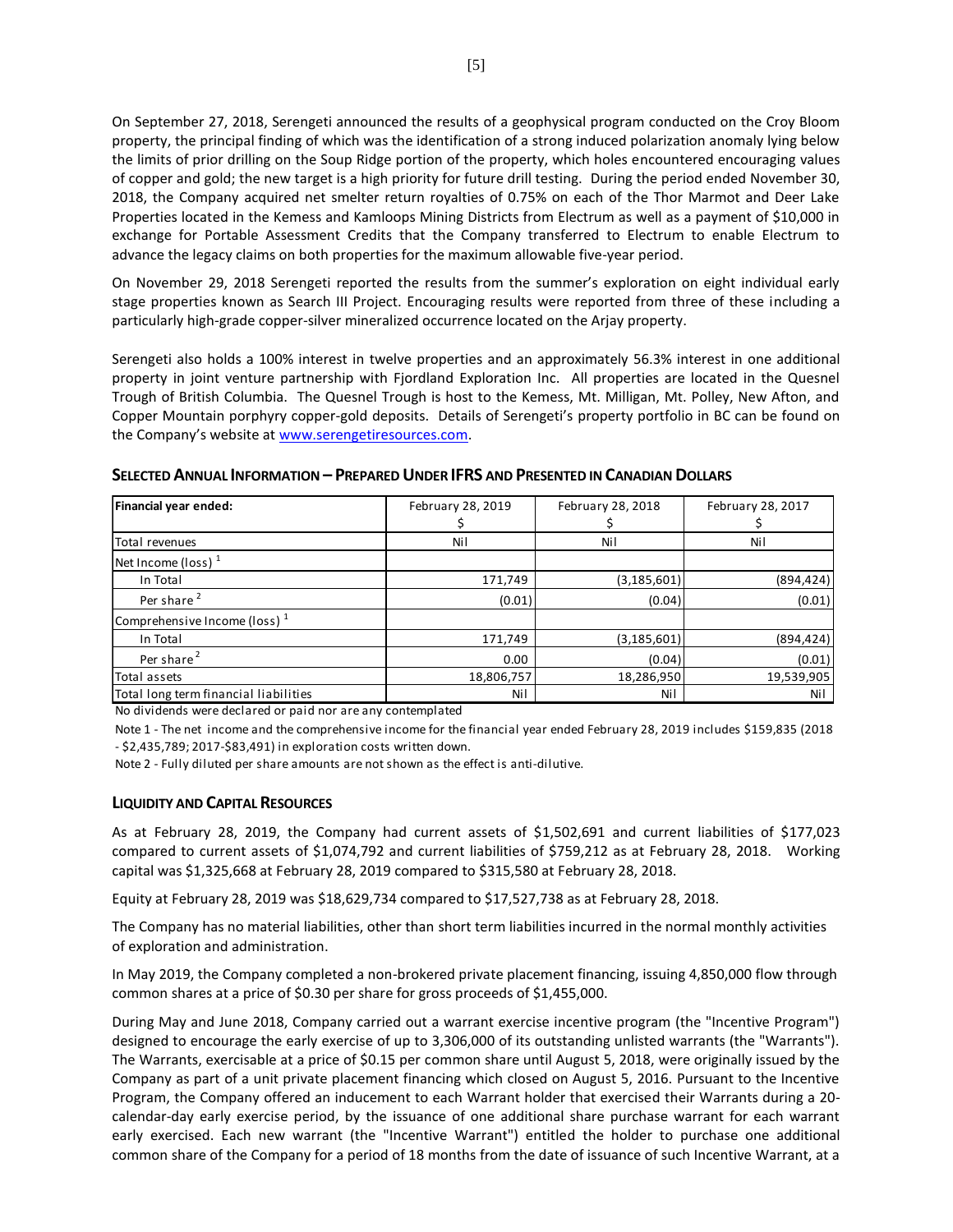price of \$0.22. In connection with the Incentive Program, 2,200,000 warrants at an exercise price of \$0.15 were exercised for gross proceeds of \$330,000 and 2,200,000 incentive warrants at an exercise price of \$0.22, exercisable until December 12, 2019, were issued.

During the year ended February 28, 2019, an additional 1,513,400 warrants at exercise prices ranging from \$0.05 to \$0.22 were exercised for gross proceeds of \$97,750.

During the year ended February 28, 2019, 2,050,000 options were exercised for gross proceeds of \$169,250.

The Company is in the process of completing a Preliminary Feasibility Study ("PFS") on its Kwanika property that is funded by its joint venture partner. In addition, the Company has sufficient cash on hand to fund operations for the next twelve months. The Company's continuation as a going concern is dependent upon successful completion of the PFS on its Kwanika property and its ability to either attain profitable operations to generate funds and/or its ability to raise equity capital or borrowings sufficient to meet its current and future obligations. Although the Company has been successful in the past in raising funds to continue operations, there is no assurance it will be able to do so in the future.

# **RESULTS OF OPERATIONS**

|                                               | Three-month year ended |    | Year ended February 28, |    |            |  |                        |
|-----------------------------------------------|------------------------|----|-------------------------|----|------------|--|------------------------|
|                                               | February 28.           |    |                         |    |            |  |                        |
|                                               | 2019                   |    | 2018                    |    | 2019       |  | 2018                   |
| <b>Expenses</b>                               |                        |    |                         |    |            |  |                        |
| Consulting                                    | \$<br>19,878           | \$ | 23,775                  | \$ | 108,444 \$ |  | 120,741                |
| Conventions and tradeshows                    | 6,794                  |    | 12,893                  |    | 52,789     |  | 29,042                 |
| Corporate development                         | 16,725                 |    | 11,118                  |    | 52,359     |  | 113,152                |
| Depreciation                                  | 164                    |    | 234                     |    | 655        |  | 936                    |
| Director fees                                 | 14,250                 |    | 12,500                  |    | 51,000     |  | 12,500                 |
| Investor relations                            | 6,189                  |    | 15,706                  |    | 29,742     |  | 60,749                 |
| Management fees                               | 47,602                 |    | 81,947                  |    | 189,028    |  | 198,302                |
| Office and miscellaneous                      | 19,774                 |    | 26,578                  |    | 84,785     |  | 82,423                 |
| Professional fees                             | 6,883                  |    | 14,992                  |    | 39,089     |  | 93,929                 |
| Project investigation costs                   | 13,805                 |    | 5,074                   |    | 40,057     |  | 7,589                  |
| Salaries                                      | 8,966                  |    | 11,581                  |    | 42,336     |  | 11,581                 |
| Share-based compensation                      |                        |    |                         |    | 231,104    |  | 10,393                 |
| Transfer agent and filing fees                | 5,609                  |    | 3,439                   |    | 28,953     |  | 21,791                 |
|                                               | (166, 639)             |    | (219,837)               |    | (950, 341) |  | (763, 128)             |
| <b>Other Items</b>                            |                        |    |                         |    |            |  |                        |
| Impairment                                    | (34, 582)              |    | (593, 879)              |    | (159, 835) |  | (2,435,789)            |
| Interest income                               | 758                    |    | 2,936                   |    | 7,130      |  | 6,855                  |
| Share of joint venture loss                   | (15,600)               |    | (889)                   |    | (17, 543)  |  | (889)                  |
| Other income                                  | 1,082,286              |    |                         |    | 1,092,286  |  |                        |
| Management income                             | 23,945                 |    | 7,350                   |    | 200,052    |  | 7,350                  |
|                                               | 1,056,807              |    | (584, 482)              |    | 1,122,090  |  | (2,422,473)            |
| Income (loss) and comprehensive income (loss) | \$<br>$890,168$ \$     |    | (804, 319)              | \$ |            |  | 171,749 \$ (3,185,601) |

# **NET LOSS**

The net income for the quarter ended February 28, 2019 was \$890,168 compared to a net loss of \$804,319 for the quarter ended February 28, 2018 representing an increase of \$1,694,487.

The net income for the year ended February 28, 2019 was \$171,749 compared to a net loss for the year ended February 28, 2018 of \$3,185,601 for an increase of \$3,357,350.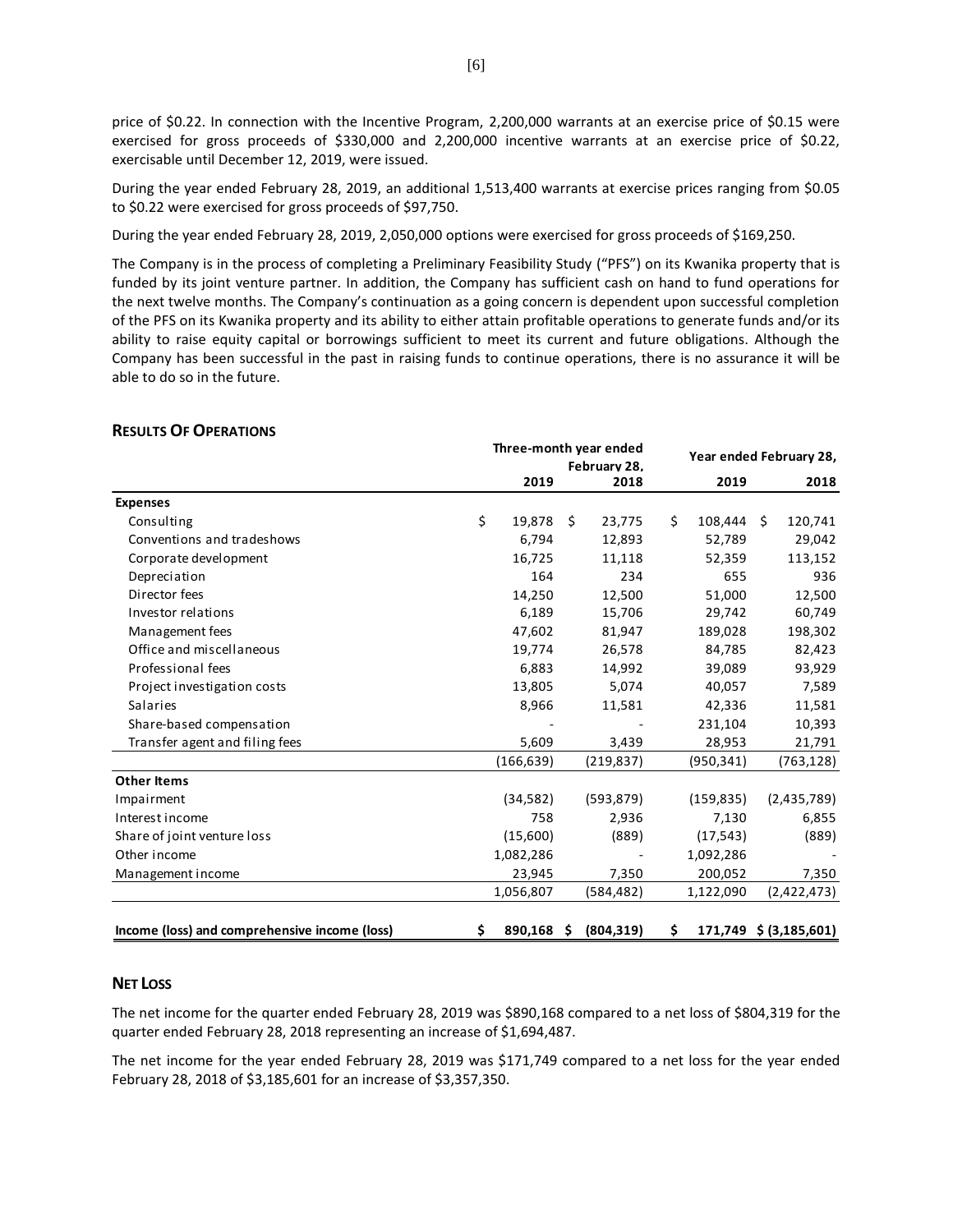# **EXPENSES**

For the quarter ended February 28, 2019, total expenses were \$166,639 compared to \$219,837 recorded during the same period in 2018, representing a decrease of \$53,198.

For the year ended February 28, 2019, total expenses were \$950,341 compared to \$763,128 for the year ended February 28, 2018, for a decrease of \$187,213. Included in expenses is a non-cash charge of \$231,104 (February 28, 2018 - \$10,393) for stock-based compensation. After deducting the non-cash adjustment for stock-based compensation expense, expenses totaled \$719,237 (February 28, 2018 - \$752,735) representing a decrease of 4.4% or \$33,498. Material variances are discussed as follows.

# **Consulting**

For the quarter ended February 28, 2019, consulting costs were \$19,878 compared to \$23,775 for the quarter ended February 28, 2018.

Consulting was \$108,444 for the year ended February 28, 2019 compared to \$120,741 reported in fiscal 2018. The decrease in consulting fees is related to financing initiatives undertaken during the 2018 fiscal year.

#### **Conventions and tradeshows**

For the quarter ended February 28, 2019, conventions and tradeshows were \$6,794 compared to \$12,893 for the quarter ended February 28, 2018.

Conventions and tradeshows were \$52,789 for the year ended February 28, 2019 compared to \$29,042 reported in fiscal 2018. The increase in conventions and tradeshows is related to attendance at an overseas conference in fiscal 2019.

#### **Corporate development**

For the quarter ended February 28, 2019, expenses charged to corporate development were \$16,725 compared to \$11,118 for the quarter ended February 28, 2018.

Corporate development was \$52,359 for the year ended February 28, 2019 compared to \$113,152 reported for 2018. The higher costs incurred in fiscal 2018 were related to the joint venture transaction that completed in November 2017. Costs for fiscal 2019 are related to the engagement of consultants for strategic planning.

#### **Director fees**

For the quarter ended February 28, 2019, director fees were \$14,250 compared to \$12,500 for the quarter ended February 28, 2018.

Director fees were \$51,000 for the year ended February 28, 2019 compared to \$12,500 reported in fiscal 2018. Director fees are higher for the current year because Directors were not remunerated until the fourth quarter of fiscal 2018.

#### **Investor relations**

For the quarter ended February 28, 2019, investor relations costs were \$6,189 compared to \$15,706 for the quarter ended February 28, 2018. Investor relations were \$29,742 for the year ended February 28, 2019 compared to \$60,749 reported in fiscal 2018. The decrease in investor relations is related to the termination of a contract with an investor relations firm in February 2018.

# **Management fees**

For the quarter ended February 28, 2019, management fees were \$47,602 compared to \$81,947 for the quarter ended February 28, 2018. Management fees were \$189,028 for the year ended February 28, 2019 compared to \$198,302 reported in 2018. The proportion of management's time allocated to various projects, and therefore capitalized as exploration and evaluation assets, can fluctuate, creating variances in the amount recorded as general operating costs.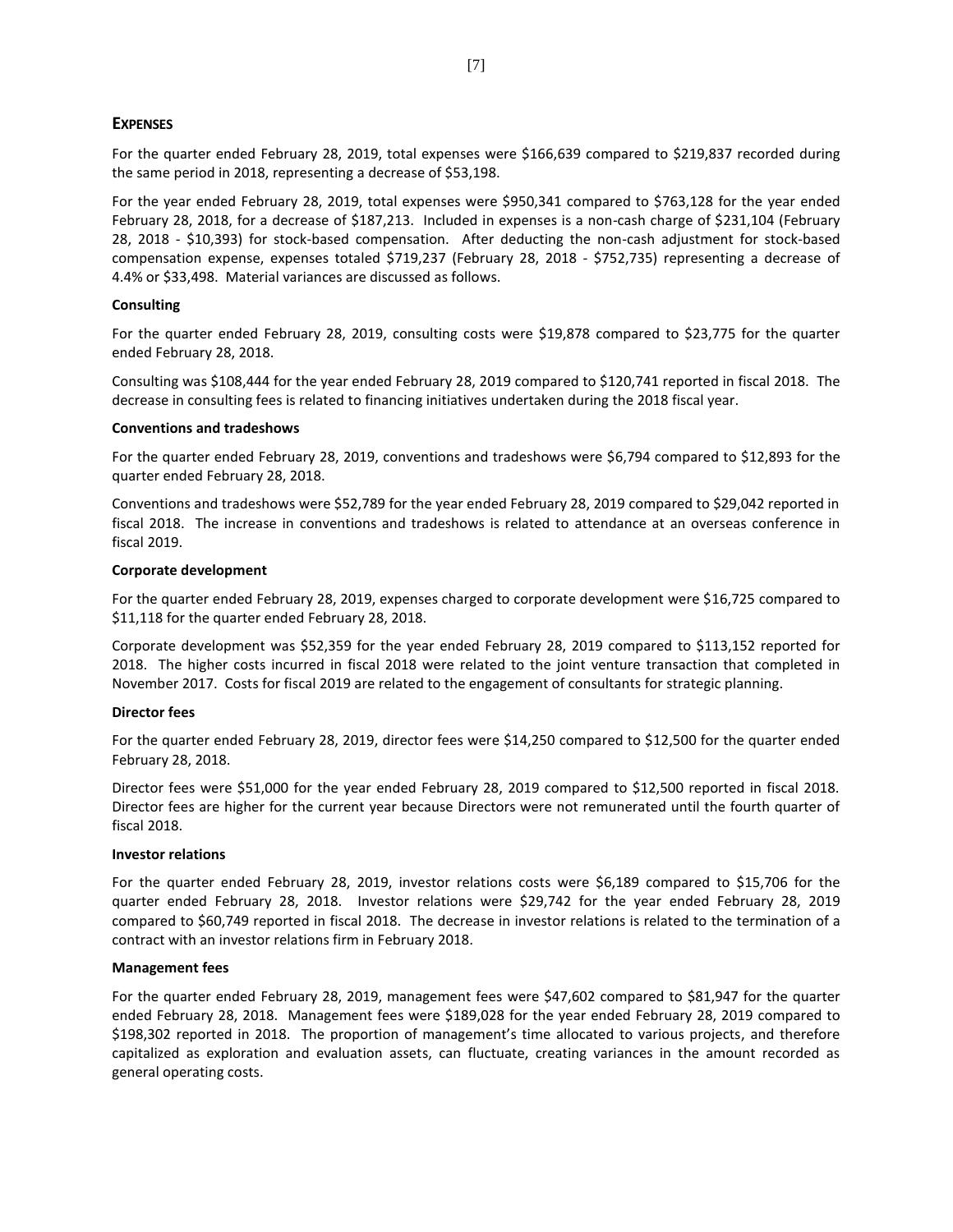#### **Professional fees**

For the quarter ended February 28, 2019, professional fees were \$6,883 compared to \$14,992 for the quarter ended February 28, 2018. Professional fees were \$39,089 for the year ended February 28, 2019 compared to \$93,929 reported for 2018. The higher costs incurred in fiscal 2018 were related to the joint venture transaction that completed in November 2017.

## **Project investigation costs**

For the quarter ended February 28, 2019, project investigation costs were \$13,805 compared to \$5,074 for the quarter ended February 28, 2018. Project investigation costs were \$40,057 for the year ended February 28, 2019 compared to \$7,589 reported for 2018. As with management fees, the proportion of geologists' time allocated to various projects, and therefore capitalized as exploration and evaluation assets, can fluctuate, creating variances in the amount recorded as general operating costs.

#### **Salaries**

For the quarter ended February 28, 2019, salaries were \$8,966 compared to \$11,581 for the quarter ended February 28, 2018. Salaries were \$42,336 for the year ended February 28, 2019 compared to \$11,581 reported in fiscal 2018. The increase in salaries is due to the hiring of an administrative staff member in the last quarter of fiscal 2018 in response to the increased activity as a result of the Kwanika Copper joint venture.

#### **Share-based payments**

For the quarter ended February 28, 2019, share-based payments were \$Nil compared to \$Nil for the quarter ended February 28, 2018. Share-based payments for the year ended February 28, 2019 were \$231,104 compared to \$10,393 for fiscal 2018. The increase is related to the granting of 1,800,000 options in fiscal 2019 compared to only 150,000 options granted in fiscal 2018.

# **OTHER ITEMS**

For the quarter ended February 28, 2019, other items totaled to a net income of \$1,056,807 compared to a net expense of \$584,482 for the quarter ended February 28, 2018. Other items for the year ended February 28, 2019 totaled to a net income of \$1,122,090 compared to a net expense of \$2,422,473 for fiscal 2018. The net expense recorded in Q4 2018 and in fiscal 2018 is related to an increase in the impairment of exploration and evaluation assets of \$559,297 and \$2,275,954, respectively. The net income for Q4 2019 and fiscal 2019 is related to other income of \$1,082,286 and \$1,092,286, respectively, and to an increase in management income of \$16,595 and \$192,702, respectively. Other income is related to the mineral exploration tax credit refund to be received from KCC of \$1,082,286. Management income was earned for the management of the Kwanika Copper project.

# **SUMMARY OF QUARTERLY FINANCIAL INFORMATION – PREPARED UNDER IFRS AND PRESENTED IN CANADIAN DOLLARS**

|                                                                                                                    |                       |                  | Income/(Loss)<br>from continuing | Net            |                          |
|--------------------------------------------------------------------------------------------------------------------|-----------------------|------------------|----------------------------------|----------------|--------------------------|
|                                                                                                                    |                       |                  | operations - per                 | comprehensive  | Net income/(loss)        |
| Fiscal quarter ended                                                                                               | Revenues <sup>1</sup> | Net loss - total | share $1, 2$                     | $loss - total$ | - per share <sup>2</sup> |
|                                                                                                                    |                       |                  |                                  |                |                          |
| February 28, 2019                                                                                                  | Nil                   | 890,168          | 0.00                             | 890,168        | 0.00                     |
| November 30, 2018                                                                                                  | Nil                   | (180, 368)       | (0.00)                           | (180, 368)     | (0.00)                   |
| August 31, 2018                                                                                                    | Nil                   | (136, 961)       | (0.00)                           | (136, 961)     | (0.00)                   |
| May 31, 2018                                                                                                       | Nil                   | (401,090)        | (0.00)                           | (401,090)      | (0.00)                   |
| February 28, 2018                                                                                                  | Nil                   | (804, 319)       | (0.01)                           | (804, 319)     | (0.01)                   |
| November 30, 2017                                                                                                  | Nil                   | (2, 112, 344)    | (0.02)                           | (2, 112, 344)  | (0.02)                   |
| August 31, 2017                                                                                                    | Nil                   | (153, 766)       | (0.00)                           | (153, 766)     | (0.00)                   |
| May 31, 2017                                                                                                       | Nil                   | (115, 172)       | (0.00)                           | (115, 172)     | (0.00)                   |
| Note 1: Revenues exclude interest income. Fully diluted per share amounts are not scheduled as they would be anti- |                       |                  |                                  |                |                          |
| Note 2: Income/(loss) per share is rounded to the nearest whole cent.                                              |                       |                  |                                  |                |                          |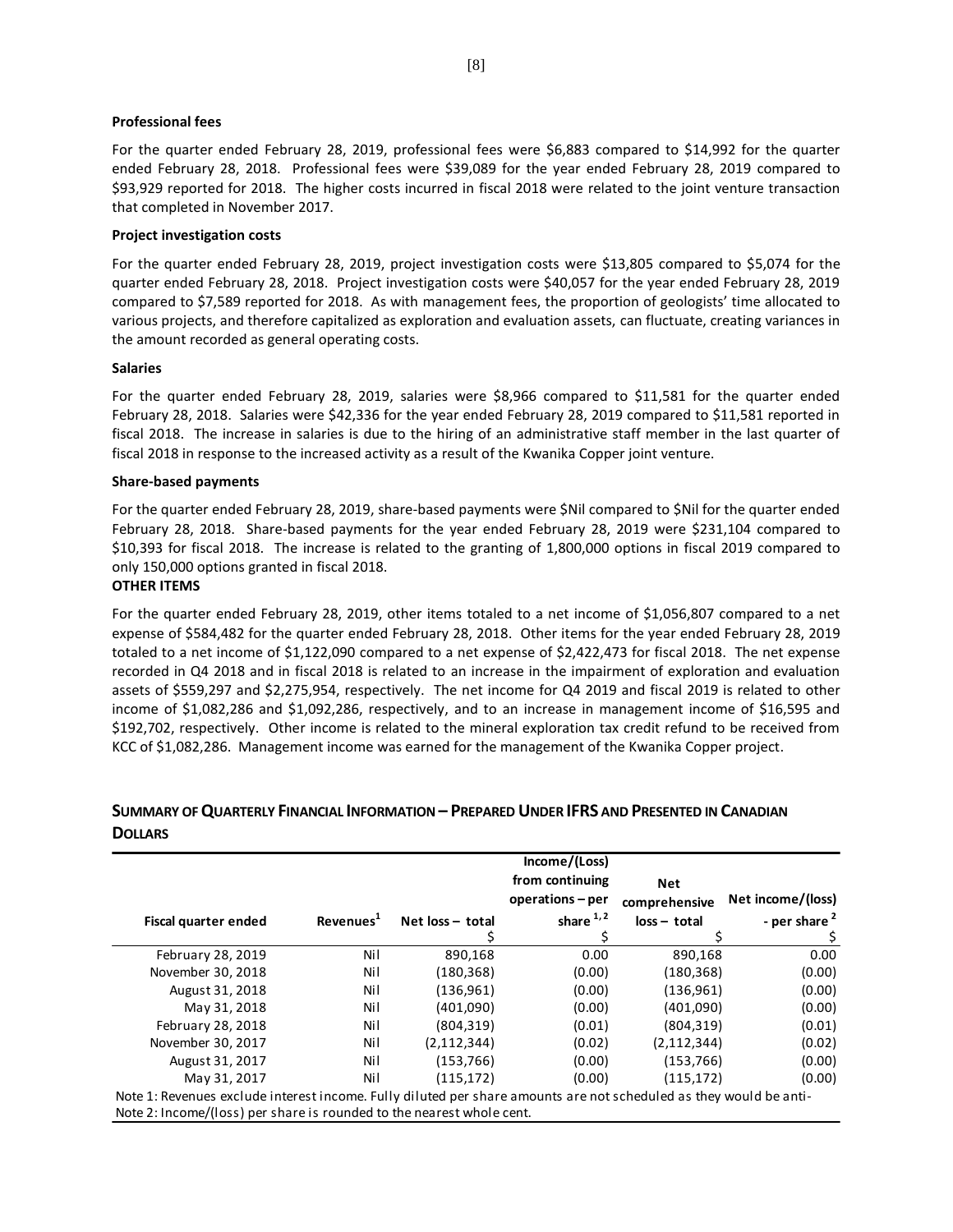### **Discussion**

The large increases in net loss for the quarters ended November 30, 2017 and February 28, 2018 are related to impairment charges of \$1,841,910 and \$593,879, respectively, taken on resource properties during those quarters. In general, the operating results of junior exploration companies are capable of demonstrating wide variations from period to period. Other than the factors leading to certain costs discussed above in the section "Results of Operations", management of Serengeti does not believe that meaningful information about the Company's operations can be derived from an analysis of quarterly fluctuations in any more detail than presented there.

# **TRANSACTIONS WITH RELATED PARTIES**

#### **Related party balances**

The following amounts due to related parties are included in trade payables and accrued liabilities and have arisen from the unpaid portion of certain fees disclosed below as well as amounts owing for expense reimbursements. These amounts are unsecured, non-interest bearing and have no fixed terms of repayment.

|                                       | February 28, |       |  | February 28, |
|---------------------------------------|--------------|-------|--|--------------|
|                                       |              | 2019  |  | 2018         |
| Directors and officers of the Company |              | 6.478 |  | 4,280        |

#### **Key management personnel compensation – paid or accrued**

Key management personnel include those persons having authority and responsibility for planning, directing and controlling activities of the Company as a whole. The Company has determined that its key management personnel consist of the Company's Board of Directors and corporate officers.

# **Key management Personnel Compensation**

|                          | <b>Year Ended</b>        |                          |  |  |
|--------------------------|--------------------------|--------------------------|--|--|
|                          | <b>February 28, 2019</b> | <b>February 28, 2018</b> |  |  |
| Management fees (1)      | 185,432                  | 203,600                  |  |  |
| Consulting (2)           | 113,765                  | 71,230                   |  |  |
| Director fees            | 51,000                   | 12,500                   |  |  |
| Share-based compensation | 195,074                  |                          |  |  |
|                          | 545,271                  | 287,330                  |  |  |

(1) A portion of management fees are allocated to exploration and evaluation assets.

(2) Includes accounting fees paid to a company controlled by the CFO of \$85,640 (2018: \$56,560). A portion of consulting fees are allocated to share issuance costs. A total of \$11,565 (2018: \$Nil) was recovered from Kwanika Copper Corp.

# **OFF BALANCE SHEET ARRANGEMENTS**

The Company does not have any off-balance-sheet arrangements.

# **RISKS RELATED TO THE COMPANY'S BUSINESS**

# **Overview**

Resource exploration is a speculative business and involves a high degree of risk. There is a significant probability that the expenditures made by the Company in the exploring its properties will not result in discoveries of commercial quantities of minerals. A high level of ongoing expenditures is required to locate and estimate ore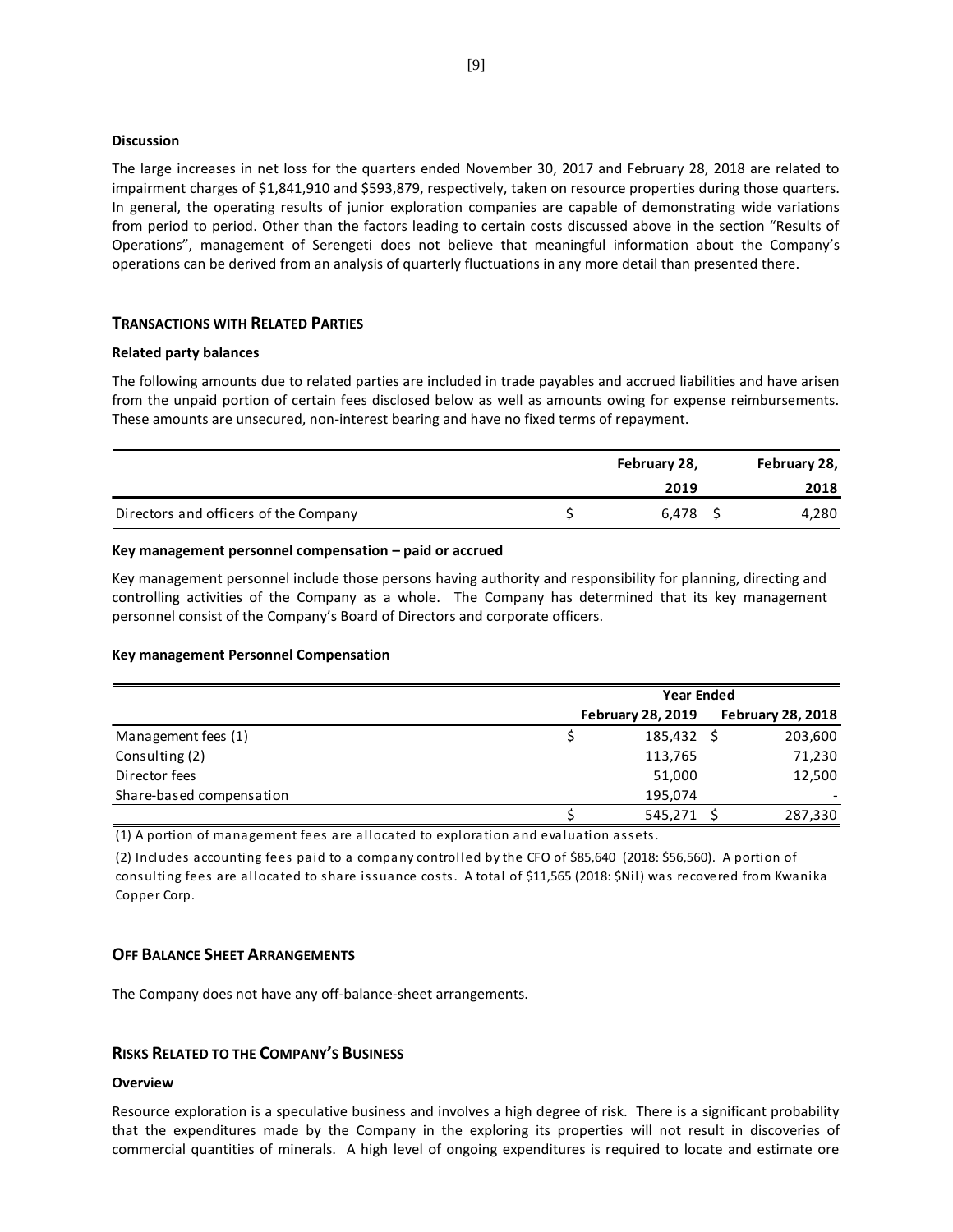reserves, which are the basis for further development of a property. Capital expenditures to attain commercial production stage are also very substantial.

The following sets out the principal risks to face by the Company.

**Exploration Risk.** The Company is seeking mineral deposits, on exploration projects where there are not yet established commercial quantities. There can be no assurance that economic concentrations of minerals will be determined to exist on the Company's property holdings within existing investors' investment horizons, or at all. The failure to establish such economic concentrations could have a material adverse outcome on the Company and its securities. The Company's planned programs and budgets for exploration work are subject to revision at any time to take into account results to date. The revision, reduction or curtailment of exploration programs and budgets could have a material adverse outcome on the Company and its securities.

**Market Risks.** The Company's securities trade on public markets and the trading value thereof is determined by the evaluations, perceptions and sentiments of both individual investors and the investment community taken as a whole. Such evaluations, perceptions and sentiments are subject to change both in short term time horizons and longer-term time horizons. An adverse change in investor evaluations, perceptions and sentiments could have a material adverse outcome on the Company and its securities. See "Share Price Volatility and Price Fluctuations" below.

**Commodity Price Risks.** The Company's exploration projects seek copper and gold. An adverse change in these commodities' prices, or in investors' beliefs about trends in those prices, could have a material adverse outcome on the Company and its securities.

**Aboriginal Accommodation Risks.** Aboriginal title claims and rights to consultation and accommodation may affect our existing operations as well as potential development projects. Governments in many jurisdictions must consult with aboriginal peoples with respect to grants of mineral rights and the issuance or amendment of project authorizations. Consultation and other rights of aboriginal people may require accommodations, including undertakings regarding employment and other matters in impact and benefit agreements. This may affect our ability to assure within a reasonable time frame effective mineral titles in these jurisdictions, including in some parts of Canada in which aboriginal title is claimed, and may affect the timetable and costs of exploration and, if warranted, development of mineral properties in these jurisdictions. The risk of unforeseen aboriginal title claims also could affect existing exploration activities as well as potential development projects and possible future acquisitions. These legal requirements may affect our ability to expand or transfer existing projects or acquire possible new projects.

**Financing Risks.** Exploration and development of mineral deposits is an expensive process, and frequently the greater the level of interim stage success the more expensive it can become. The Company has no producing properties and generates no operating revenues; therefore, for the foreseeable future, it will be dependent upon either selling equity in the capital markets or obtaining funding partnerships with third parties to provide financing for its continuing substantial exploration budgets. While the Company has been successful in obtaining financing from the capital markets for its projects in recent years, there can be no assurance that the capital markets will support providing the financing needed to continue its exploration programs on favourable terms, or at all. Restrictions on the Company's ability to finance could have a material adverse outcome on the Company and its securities.

**Share Price Volatility and Price Fluctuations.** In recent years, the securities markets in Canada have experienced a high level of price and volume volatility, and the market prices of securities of many companies, particularly junior mineral exploration companies like the Company, have experienced wide fluctuations which have not necessarily been related to the operating performance, underlying asset values or prospects of such companies. In particular, the per-share price on the TSX Venture Exchange of the Company's common stock has fluctuated from a high of \$0.48 to a low of \$0.02 during the period from March 1, 2013 to the date of this Management Discussion and Analysis. There can be no assurance that these price fluctuations and this volatility will not continue to occur.

**Key personnel Risks.** The Company's exploration efforts are dependent to a large degree on the skills and experience of certain of its key personnel, including David Moore. The Company does not maintain "key man"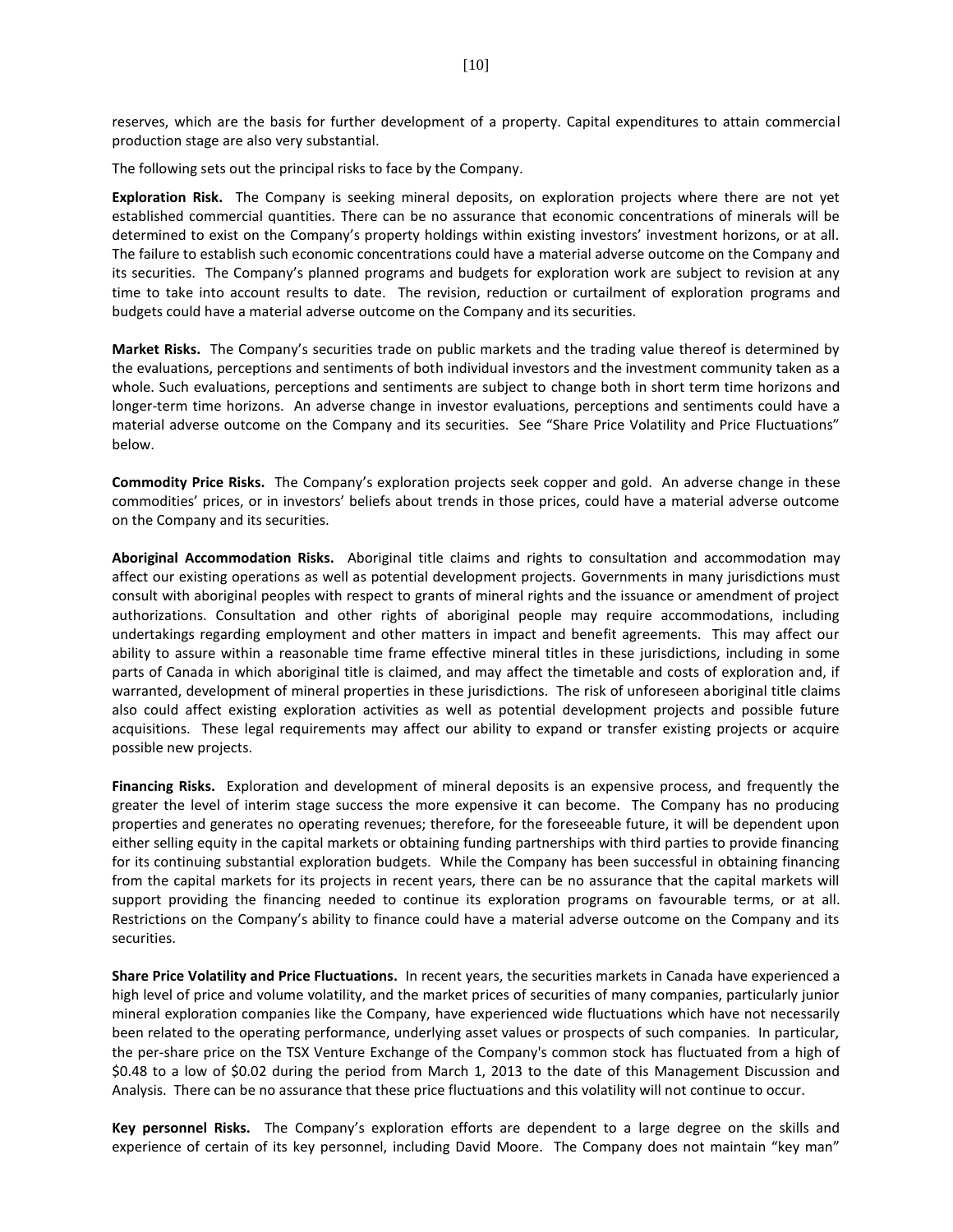insurance policies on these individuals. Should the availability of these persons' skills and experience be in any way reduced or curtailed, this could have a material adverse outcome on the Company and its securities.

**Competition.** Significant and increasing competition exists for the limited number of mineral property acquisition opportunities available. As a result of this competition, some of which is with large established mining companies with substantial capabilities and greater financial and technical resources than the Company, the Company may be unable to acquire additional attractive mineral properties on terms it considers acceptable.

**Environmental and Other Regulatory Requirements.** The current or future operations of the Company, including development activities and commencement of production on its properties, require permits from various governmental authorities and such operations are and will be subject to laws and regulations governing prospecting, development, mining, production, exports, taxes, labour standards, occupational health, waste disposal, toxic substances, land use, environmental protection, safety and other matters. Companies engaged in the development and operation of mines and related facilities generally experience increased costs, and delays in production and other schedules as a result of the need to comply with applicable laws, regulations and permits. There can be no assurance that approvals and permits required to commence production on its properties will be obtained on a timely basis, or at all. Additional permits and studies, which may include environmental impact studies conducted before permits can be obtained, may be necessary prior to operation of the properties in which the Company has interests and there can be no assurance that the Company will be able to obtain or maintain all necessary permits that may be required to commence construction, development or operation of mining facilities at these properties on terms which enable operations to be conducted at economically justifiable costs.

Failure to comply with applicable laws, regulations, and permitting requirements may result in enforcement actions thereunder, including orders issued by regulatory or judicial authorities causing operations to cease or be curtailed, and may include corrective measures requiring capital expenditures, installation of additional equipment, or remedial actions. Parties engaged in mining operations or extraction operations may be required to compensate those suffering loss or damage by reason of such activities and may have civil or criminal fines or penalties imposed for violations of applicable laws or regulations.

Amendments to current laws, regulations and permits governing operations and activities of mining companies, or more stringent implementation thereof, could have a material adverse impact on the Company and cause increases in capital expenditures or production costs or reduction in levels of production at producing properties or abandonment or delays in development of new mineral exploration properties.

To the best of the Company's knowledge, it is currently operating in compliance with all applicable environmental regulations.

**History of Net Losses; Accumulated Deficit; Lack of Revenue from Operations.** The Company has incurred net losses from operations to date. Its deficit as of February 28, 2019 was \$31,023,534. The Company has not yet had any ongoing revenue from the exploration activities on its properties, nor has the Company yet determined that commercial development is warranted on any of its properties. Even if the Company commences development of certain of its properties, the Company may continue to incur losses. There is no certainty that the Company will produce revenue, operate profitably or provide a return on investment in the future.

**Uninsured Risks.** The Company and its subsidiaries may become subject to liability for pollution, fire, explosion and other risks against which it cannot insure or against which it may elect not to insure. Such events could result in substantial damage to property and personal injury. A finding of liability against the Company in such circumstances would have material effect on the Company's financial position.

**Cyber Security Risks.** As the Company continues to increase its dependence on information technologies to conduct its operations, the risks associated with cyber security also increase. The Company relies on management information systems and computer control systems. Business and supply chain disruptions, plant and utility outages and information technology system and network disruptions due to cyber-attacks could seriously harm its operations and materially adversely affect its operation results, Cyber security risks include attacks on information technology and infrastructure by hackers, damage or loss of information due to viruses, the unintended disclosure of confidential information, the issue or loss of control over computer control systems, and breaches due to employee error. The Company's exposure to cyber security risks includes exposure through third parties on whose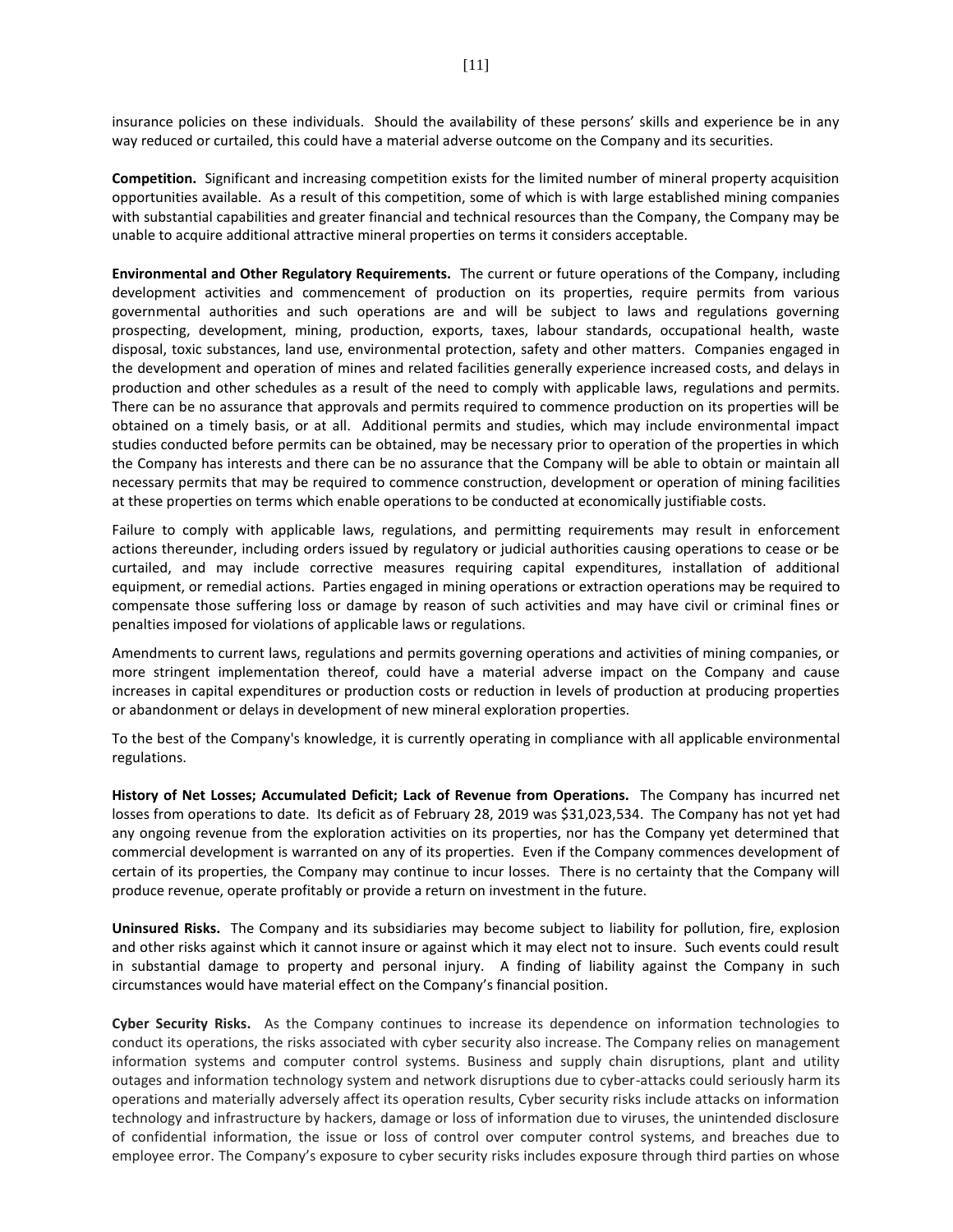systems it places significant reliance for the conduct of its business. The Company has implemented security procedures and measures in order to protect its systems and information from being vulnerable to cyber-attacks. The Company believes these measures and procedures are appropriate. To date, it has not experienced any material impact from cyber security events. However, it may not have the resources or technical sophistication to anticipate, prevent, or recover from rapidly evolving types of cyber-attacks. Compromises to its information and control systems could have severe financial and other business implications

# **OTHER MD&A DISCLOSURE REQUIREMENTS**

# **Information Available on SEDAR**

As specified by National Instrument 51-102, Serengeti advises readers of this MD&A that important additional information about the Company is available on the SEDAR website <http://www.sedar.com/>

#### **Disclosure by Venture Issuer Without Significant Revenue**

An analysis of the material components of the Company's general and administrative expenses is disclosed in the financial statements to which this MD&A relates. An analysis of the material components of the exploration and evaluation assets of the Company's mineral properties is disclosed in Note 6 to the financial statements.